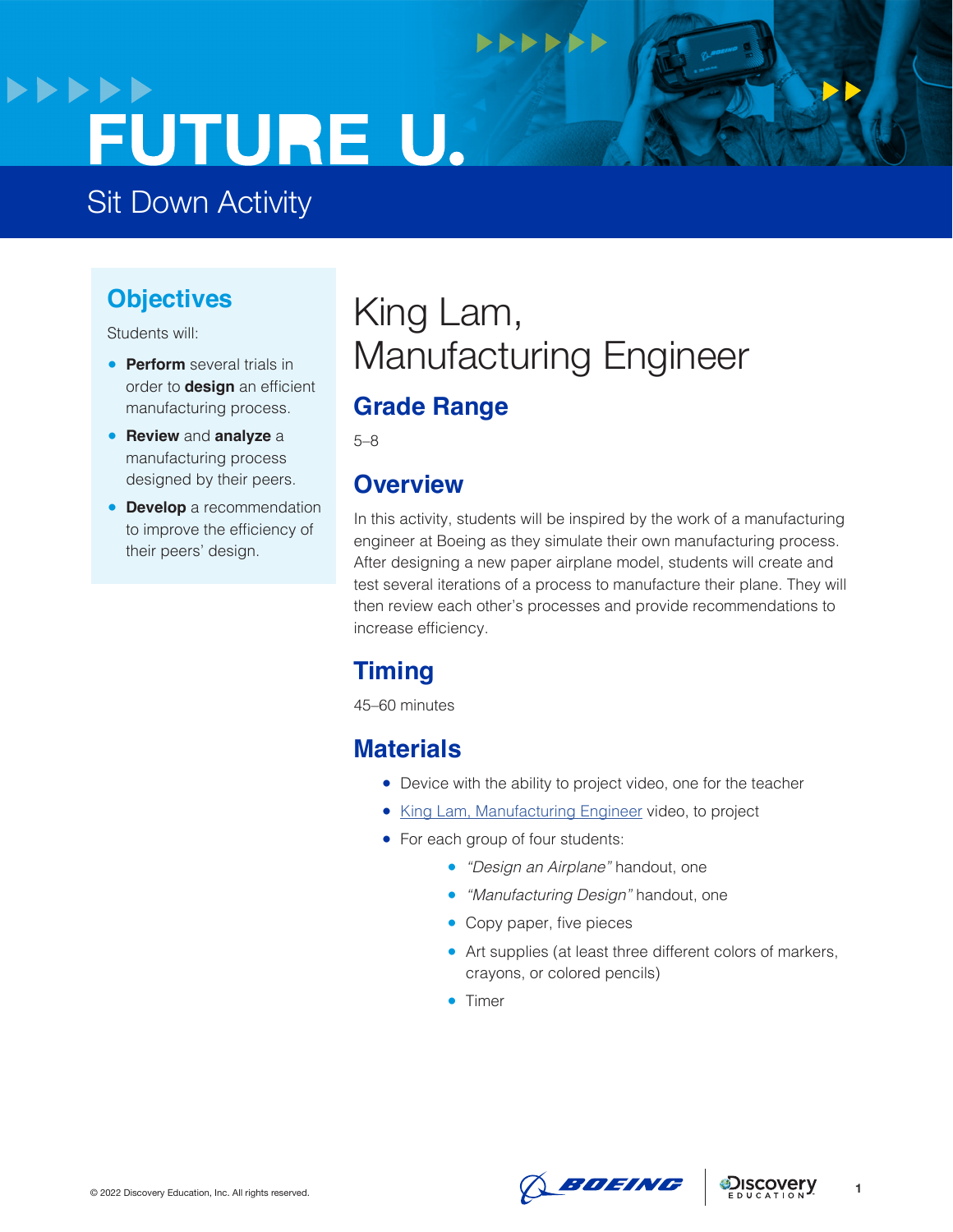# **FUTURE U.**

### **Procedure**

- 1. Warm-Up: After showing the [King Lam, Manufacturing Engineer](https://www.boeingfutureu.com/virtual-experiences/STEM-career-videos/king-manufacturing) video...
	- Encourage students to summarize the main responsibilities that King Lam has in his job as a manufacturing engineer.
	- Be sure students understand that manufacturing engineers plan, design, and engineer processes and facilities that produce products. They tend to work closely with industrial engineers. Whereas industrial engineers focus on how workers perform their jobs, manufacturing engineers design the equipment and machines that workers use to perform their jobs. Together, they make sure factories and manufacturing facilities are as efficient as possible.
	- Ask students: What do you do in your everyday life to increase your personal efficiency? If needed, define efficiency as the ability to produce a desired result while not wasting materials, money, time, and/or energy.
- **2.** Explain that today, students will become manufacturing engineers as they plan out the most efficient way to "manufacture" a paper airplane. But before they do, they must design the plane!
- **3.** Divide students into groups of four, and pass out one "Design an Airplane" handout, a piece of copy paper, and the art supplies to each group. Review the instructions provided on the handout, and then give groups about 10 minutes to design and construct their plane.
- **4.** Next, give groups four more pieces of copy paper, as well as one "Manufacturing Design" handout. Review the instructions on this handout and be sure students understand that their goal will be to design a "machine" (or a series of steps) that constructs their airplane as efficiently as possible. For now, the group members will play the role of the machine(s).
- **5.** Once groups have completed their trials, pair groups together and instruct them to demonstrate their most efficient manufacturing process to each other. As one group manufactures their plane, encourage the observers to act as manufacturing engineers called in to optimize the manufacturing process. Challenge each group of observers to offer at least one suggestion to improve the process's efficiency.
- **6. Wrap-Up:** Before the session comes to a close, bring the class back together and encourage groups to reflect on the experience. Discuss:
	- What recommendations were made to increase the efficiency of your manufacturing process?
	- As a manufacturing engineer, do you think it's best to assess a process's efficiency at the beginning of the manufacturing process, at the end of the process, or throughout? Why?

### **National School Standards**

#### **Next Generation Science Standards**

M.S. Engineering Design

- MS-ETS1-2: Evaluate competing design solutions using a systematic process to determine how well they meet the criteria and constraints of the problem.
- MS-ETS1-4: Develop a model to generate data for iterative testing and modification of a proposed object, tool, or process such that an optimal design can be achieved.

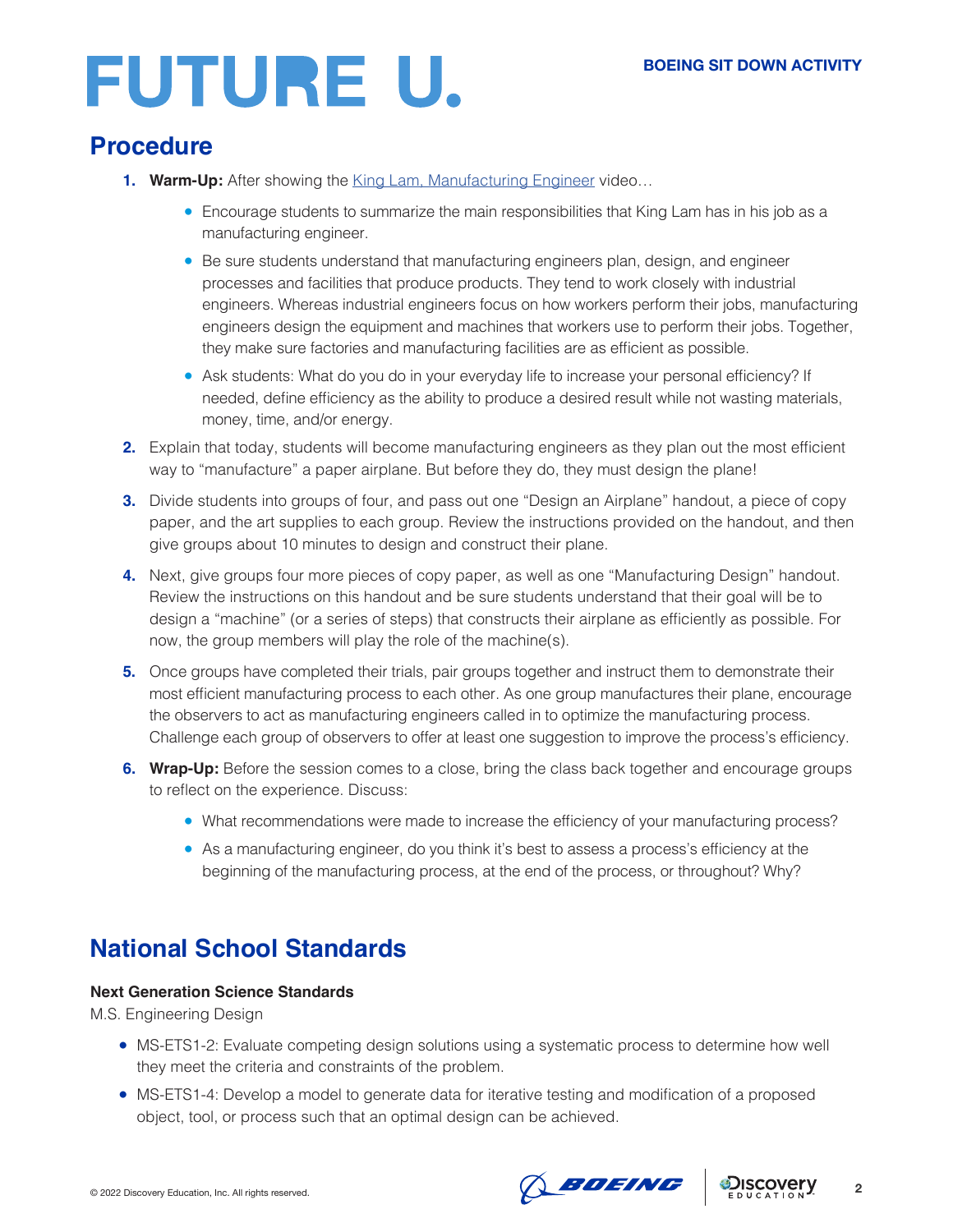### **Design an Airplane**

**Directions:** Use the instructions below to create a model airplane. Your airplane design must include:

- At least three different colors
- A logo of your choice
- At least 4 illustrated windows
- At least 2 illustrated doors